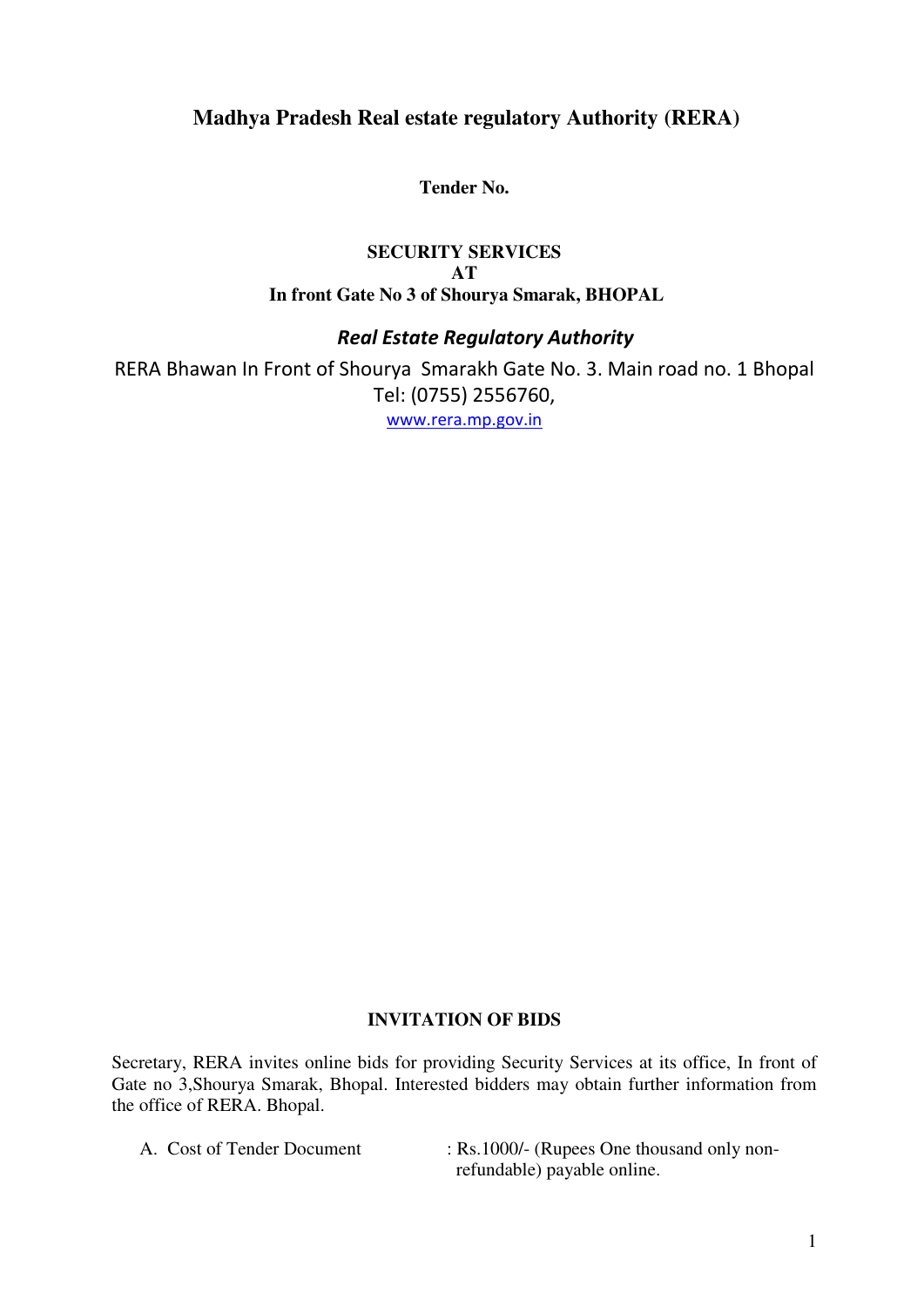| B. Processing Fee                                      | : Rs.250/- (non-refundable) + Service Tax extra-<br>payable online.                 |
|--------------------------------------------------------|-------------------------------------------------------------------------------------|
| C. Purchase Start and end dates<br>of Tender document. | : Purchase Start date 19.05.2017 from 11.00 AM<br>and end 06.06.2017 up to 5.30 PM. |
| D. Last date of submission of Bid                      | : Date 07.06.2017 up to 3.00 PM                                                     |
| E. Date of opening of Technical Bid                    | : Date 07.06.2017 at 4.00 PM                                                        |
| F. Date of opening of Financial Bid                    | : Informed over phone/Email to the                                                  |
|                                                        | Bidders who qualify for opening of the<br>Financial Bid.                            |
| G. EMD                                                 | $:$ Rs.1,00,000/- (Rupees One lakh only)<br>payable online.                         |
| H. Place of opening of Bids                            | : RERA office, In front gate no 3 of Shourya Smarak,                                |
|                                                        | Bhopal,(M.P)                                                                        |
| Mode of submission Bids                                | : ONLINE                                                                            |
|                                                        |                                                                                     |

NOTE:

- 1. Bids can be downloaded and purchased online from the website www.mpeproc.gov.in and can be viewed freely on websites www.rera.mp.gov.in
- 2. Any future Corrigenda/ Information shall be posted only on website [www.mpeproc.gov.in](http://www.mpeproc.gov.in/) / [www.rera.mp.gov.in](http://www.rera.mp.gov.in/)
- **3. OUR HELPLINE NO. 0755-2556760**

**SECRETARY RERA ,** ,In front gate no 3 of Shourya Smarak, **Bhopal- 462011 Tel: 0755- 2556760** 

#### **Letter of Submission of Tender**

**TO : Secretary,RERA,**  ,In front gate no 3 of Shourya Smarak, Bhopal **462011.** 

I/We, the undersigned, have read and examined in detail and bidding the document and also hereby declare that:

#### **PRICE AND VALIDITY**:

All the rates quoted in our proposal are in accordance with the terms as specified in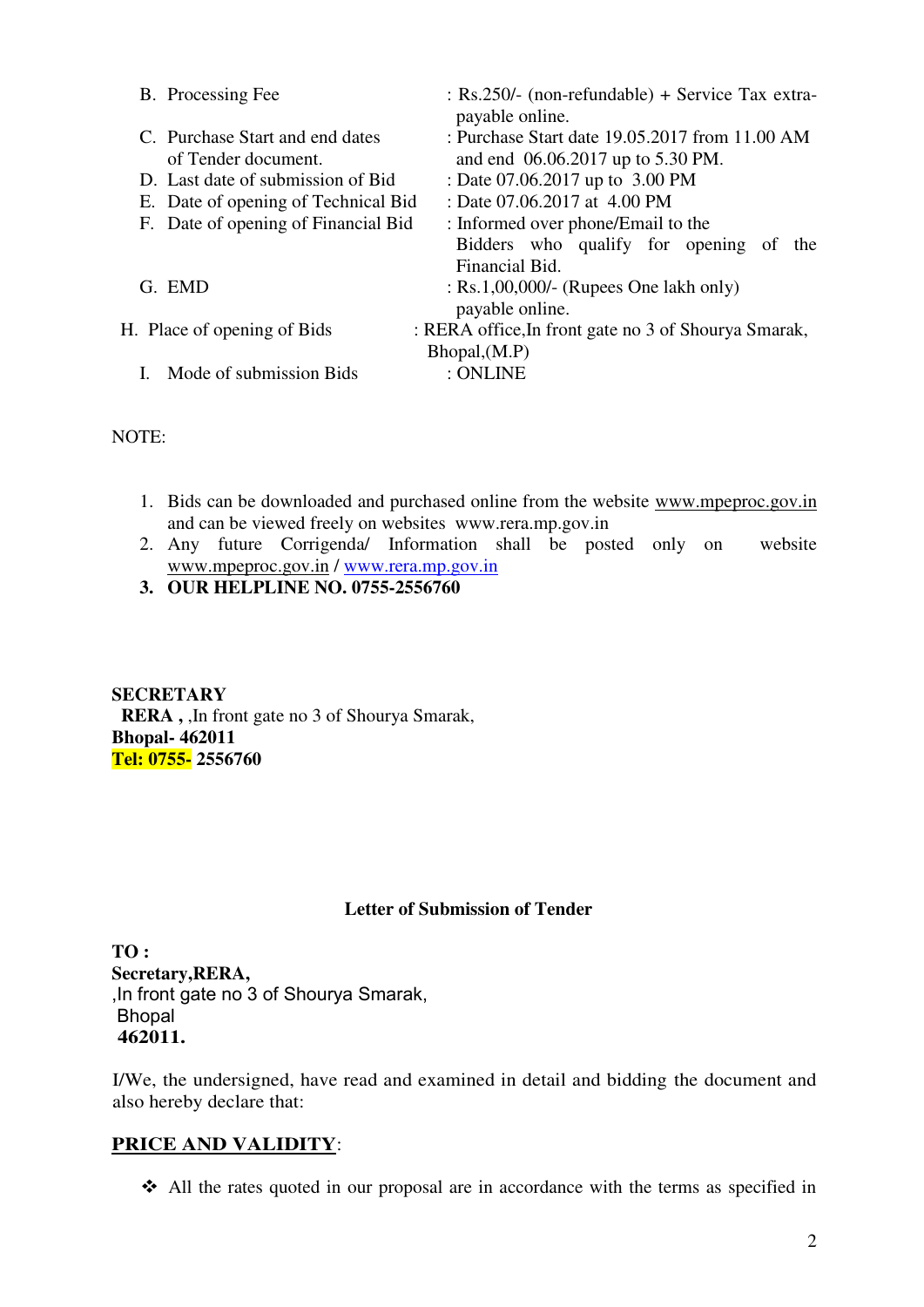bid documents. All the prices and other terms and conditions of this proposal are valid for a period of 180 calendar days from the date of the opening of the tender.

- We do here by confirm that our bid prices include all taxes and duties, transportation and installation etc.
- $\mathbf{\hat{P}}$  We hereby declare that if any Tax is altered under the law, we shall pay the same.

### **DEVIATIONS:**

We declare that all the services shall be performed strictly in accordance with the tender conditions with no deviations.

### **QUALIFYING DATA**:

We confirm that all information/data have been submitted as required by you in your tender document.

We hereby declare that our proposal is made in good faith, without collusion or fraud and the information contained in the proposal is true and correct to the best of our knowledge and belief. I/We agree that in case any information is found to be incorrect, the tender is liable to be rejected at any point of tendering process.

Bid submitted by us is properly sealed and prepared so as to prevent any subsequent alteration and replacement.

We understand that you are not bound to accept the lowest or any bid you may receive.

Thanking you,

Yours Faithfully

(Signature of Bidder) Date: Name:

Business Address Seal:

Place: Designation: Designation:

#### *GENERAL INFORMATION AND EMD DETAILS*

|   | Name and Address of the Bidder: |  |
|---|---------------------------------|--|
|   |                                 |  |
| ာ | Contacts:                       |  |
| 3 | Telephones:                     |  |
| 4 | Fax:                            |  |
|   | E-mail:                         |  |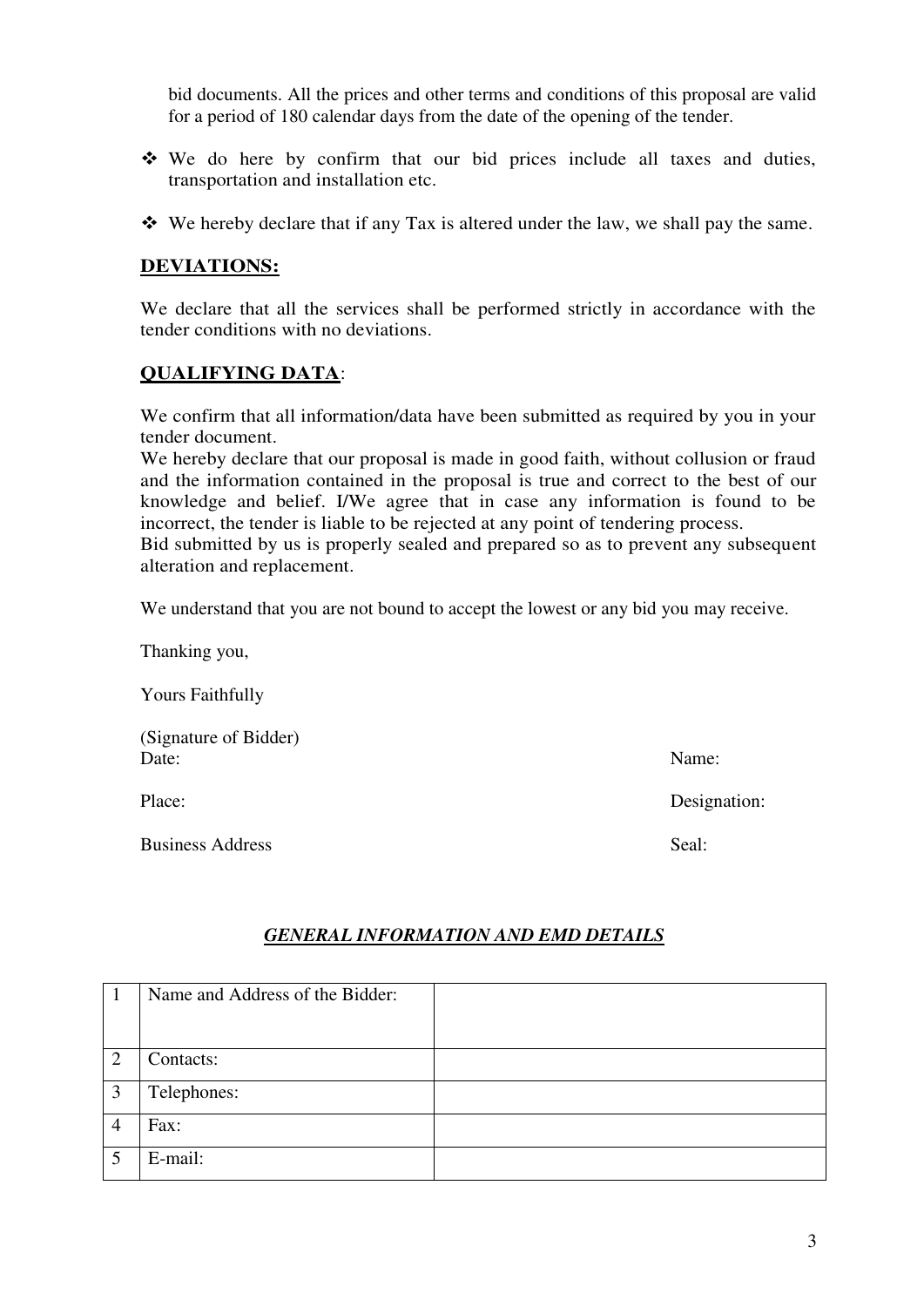| 6      | Mobile No:                      |  |
|--------|---------------------------------|--|
| $\tau$ | Name of the Contact Person and  |  |
|        | Mobile No.                      |  |
| 8      | PF No.                          |  |
| 9      | ESI No.                         |  |
| 11     | Bank Account No. with IFSC Code |  |
|        | and address of the Bank         |  |
| 12     | Service Tax No.                 |  |
| 13     | Income Tax PAN/GIR No.          |  |

Note: Separate sheets may be attached wherever necessary.

Signature of the Bidder With stamp and date

#### **INSTRUCTIONS TO BIDDER**

- 1. Bidders are required to submit all bids online only.
- 2. Bids in physical form will not be considered/accepted.
- 3. The Bidders are required to **deposit bids, tender cost, Processing fee and EMD on online only**
- 4. Bidders are required to submit bids as per the timelines given in the invitation of bids.(Page No.2)
- 5. The bidders are required to submit a list of enclosures along with the bid document.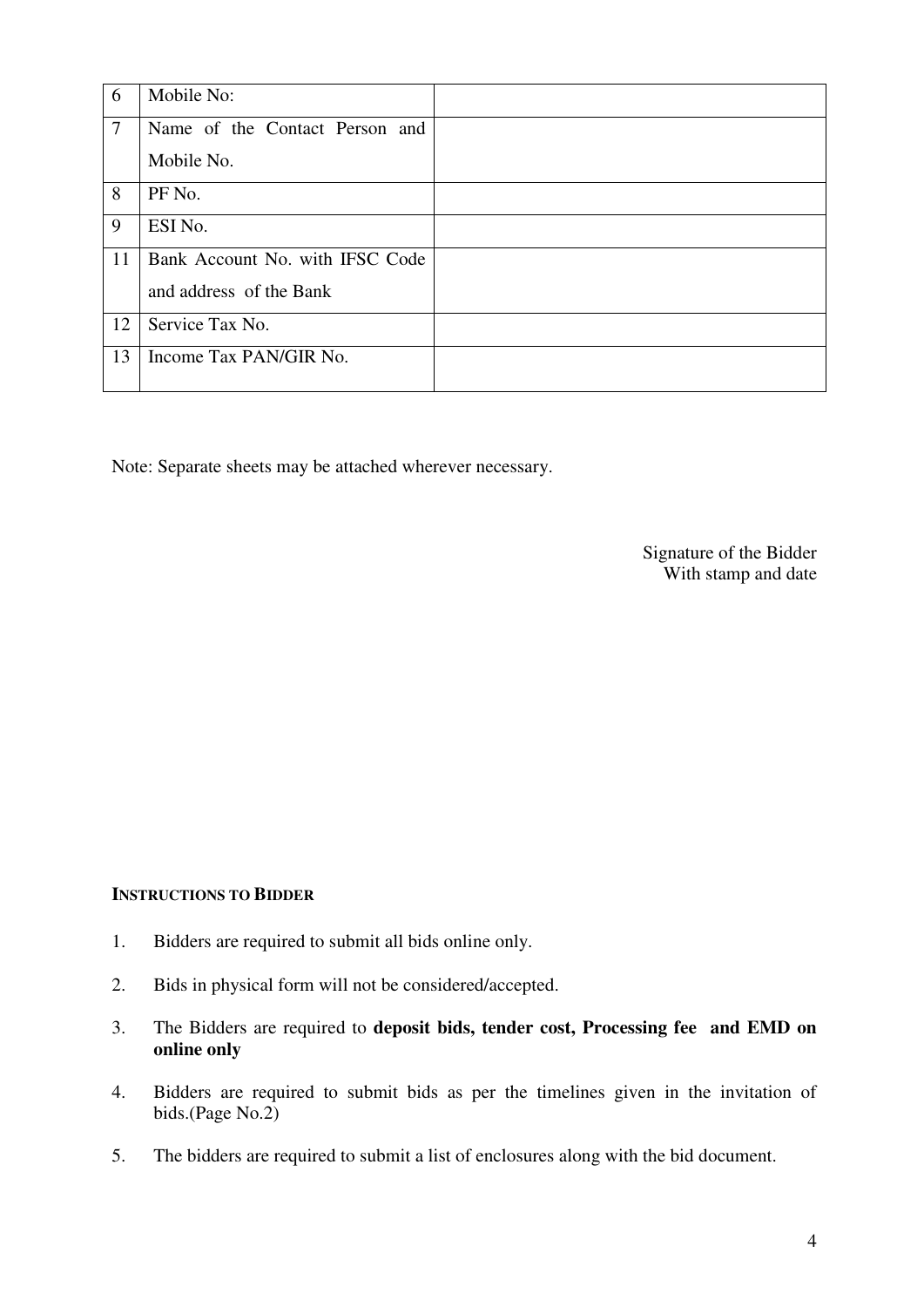- 6. Pre-qualification offer shall be opened only of those who have submitted the EMD as specified.
	- Financial offer shall be opened only of those who have submitted proper EMD and are selected in Pre-qualification Evaluation.
	- Each page of the tender document is required to be signed by the authorized signatory and deposited along with the pre-qualification offer.
- 7. All erasures, cuttings and alterations made while filling the offer document should be initialled by the authorized signatory. Overwriting of figures is not permitted.

## **A. ESSENTIAL ELIGIBILITY CRITERIA**

- 1. The Bidder should have been operational for past  $two$  years and should be in business of providing security services.
- 2. The Bidder should have a Registration with Provident Fund and ESIC and Service Tax.
- **3.** The Bidder should have minimum turnover of R<sub>s</sub>. 20 lakh Per Annum.
- **4.** The bidder should have deployed at least 25 security personnel in 5 Institutions/ Organization.

## **Note:**

- 1. DOCUMENTARY PROOF TO BE ATTACHED FOR ALL THE PARAMETERS OF EVALUATION.
- 2. Experience in the field of Security services will be considered on the basis of ESI registration date.
- 3. Turnover will be considered on submission of full set of audited Accounts or certificate from CA for the years.
- 4. Photocopy of the certificate from the employer is to be submitted as proof for counting number of Institutions where Bidder has deployed its manpower.
- 5. Photocopy of the challans of PF, ESI, and Service Tax to be submitted for the month of March 2017 as evidence.
- 6. Photocopy of the work orders and certificate from employers are to be enclosed as proof to count no. of Government/Non-Government Organizations, etc.
- 7. Office address of the Head office and Branches are to be given to count number of branches

## **BID EVALUATION CRITERIA**

- 1. On opening the Bids shall be examined whether the EMD is in order and the Bidder meets the minimum essential eligibility criteria as specified
- 2. Those bidders whose EMD is in order and meet the essential eligibility criteria shall be considered for opening of Financial Bid.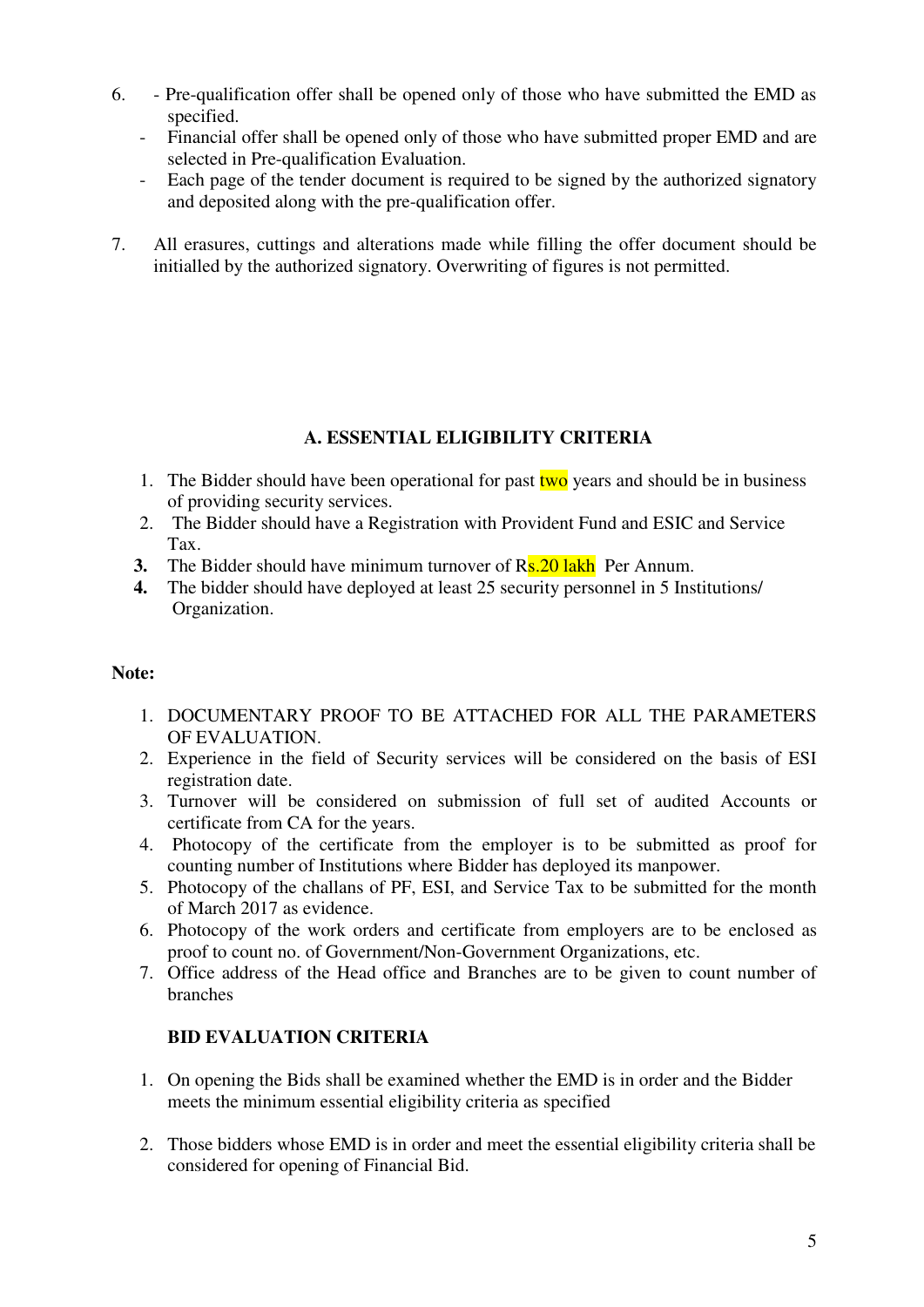3. The Financial Bids will be examined and any bidder quoting lower than minimum specified service charge (4% of basic wages) shall be disqualified.

**The tender will be evaluated on the basis of lowest quotes in the financial bid ,which should not be less than** minimum specified service charge (4% of basic wages **submitted.** 

### **TERMS AND CONDITIONS**

- 1. EMD of unsuccessful bidders shall be returned after the award of the contract. The EMD of successful bidder shall be converted into Performance Security and refunded on expiry of the contract. No interest shall be paid on the EMD/Performance Security.
- 2. Following procedures shall be adopted in case of difference in quoted rates in figures and words and extensions.
	- a. Where there is difference between rates in figures and in words, the rates quoted in words shall be considered as correct.
	- b. Where the amount of an item is not worked out or it does not correspond to the rate either in figure or in words, the rates quoted in words shall be considered, as correct and necessary calculation shall be made.
	- c. Where the rates quoted by the Bidder in figures and in words tally, but the amount is not worked out correctly, the rates quoted by the Bidder shall be considered as correct and amount shall be corrected accordingly.
- 3. The contract shall generally be awarded to the lowest bidder as per the Bid Evaluation criteria complying with statutory norms. However RERA does not bind itself to accept the lowest or any other offer and reserves the right to accept or reject any or all the offers either in full or in part without assigning any reason and is not bound to accept the lowest bid since due weight- age shall be given to several factors besides the commercial bid.
- 4. Wages as per the Minimum Wages Act shall be payable. Since, the wages are variable in nature, and would be made applicable as per the circular issued by the competent authority to this effect from time to time and the Bidder should submit a copy of the Circular while claiming the increased wages as per the circular.
- 5. If the awarded bidder fails to accept the contract, the EMD amount will be forfeited and the second lowest in the list of selected agencies shall be given the opportunity for the contract.
- 6. The successful bidder has to enter into an agreement as per the draft agreement enclosed at Annexure – I to establish and maintain a system of strict Security control and discipline for smooth functioning for a period of three years within 10 days of receipt of receipt of the order.
- 7. The successful bidder shall undertake overall security arrangements of offices of RERA at Bhopal and any other premises as directed by RERA.
- 8. The successful bidder shall make arrangement for deployment of only fit & healthy security guards, Skilled, semi-skilled, un-skilled As per requirement of RERA. The bidder may be required to increase/ decrease the numbers as per the requirement from time to time. They shall undertake all reasonable steps within their physical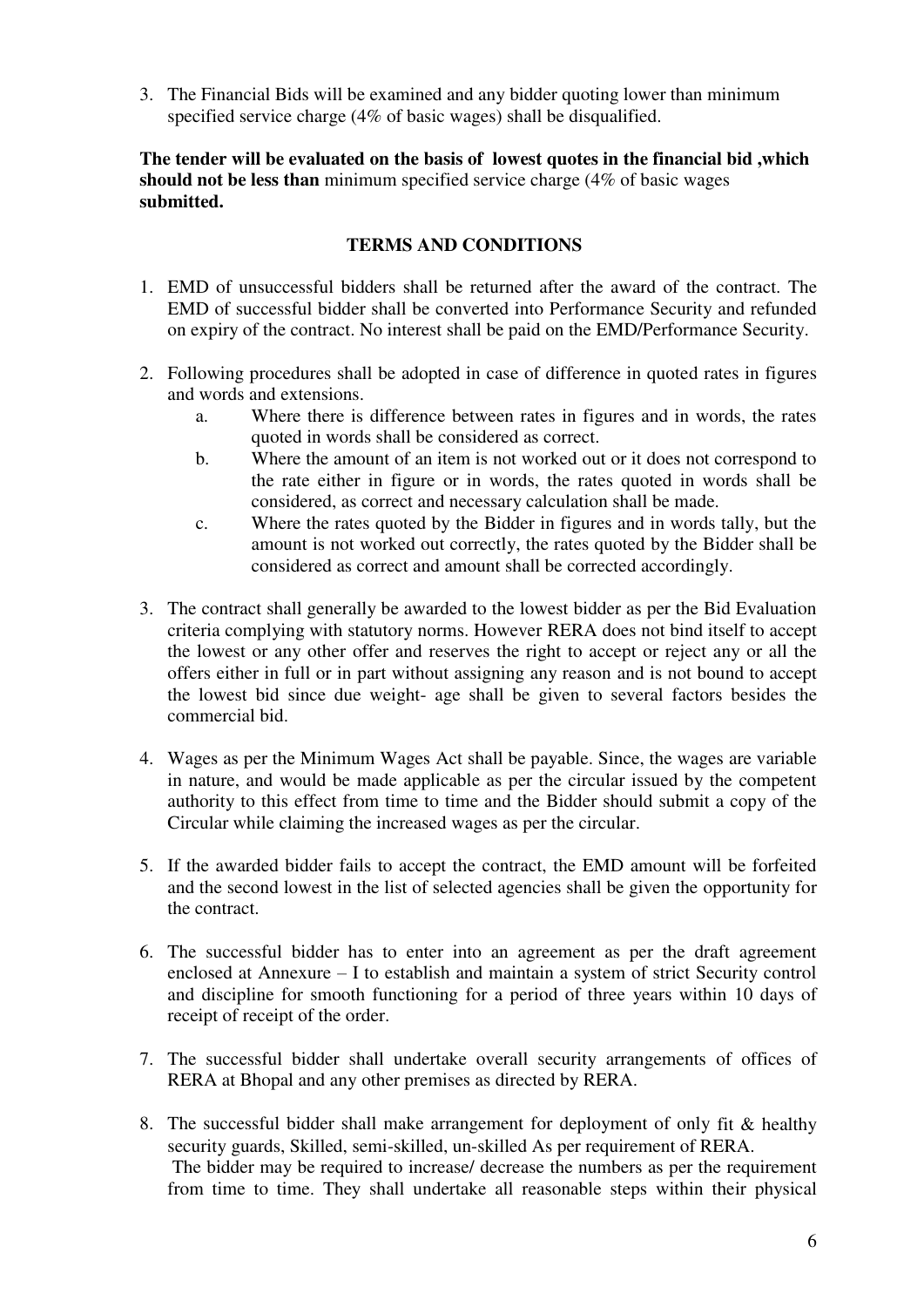capabilities to prevent theft, fire pilferage destruction by mobs, employees, labours, Community riots etc. and will perform their duties as per the direction/instruction/orders laid down by Secretary , RERA Bhopal.

The Security- Staff shall be deployed at different locations and perform their duties as per instructions by Secretary ,RERA from time to time. The bidder shall get an approval from Secretary,RERA before deploying any staff.

This Man-Power of the Bidder shall be entitled for 15 days leave in a year.

- 9. The bidder shall be fully responsible for discipline and turnout of their security personnel during their duty hours consisting of 8 hours per shift or given at specified time and notified places as and when required.
- 10. The bidder as per the instructions/directions received from the Secretary, RERA from time to time will undertake search of all employees of the RERA, visitors entering the above premises and contractual labourers working in the establishment while entering in and leaving out of the RERA premises.
- 11. The bidder Shall ensure that no inward/outward material movements takes place from RERA premises without proper documents and papers found completed in every respect and signed by authorized signatory of Secretary,RERA which shall be communicated to the bidder, from time to time.
- 12. Secretary,RERA shall undertake verifications/surprise checks of all the Security Personnel deployed by the bidder for ensuring the presence of Security Personal on duty, their performance maintenance of records etc. without any prior notice. The observations of these surprise/verification/checks will be communicated to the bidder verbally or in writing for remedial measures, if required. The bidder will ensure that adequate measures on the observation of surprise checks have been taken accordingly and immediately.
- 13. The Security Personnel provided by the bidder shall be the employees of the Bidder and shall not have any right whatsoever to claim the employment in RERA in any form either during or after the currency of this agreement.
- 14. In the event of any loss and damage caused to the properties of the RERA due to the negligence of the security personnel, the Bidder shall be solely responsible to repay the loss/damage accordingly.
- 15. The RERA will not be responsible for any injury sustained to the (Security staff of the Bidder during the performance of their duties and also for any damages or compensation due to any dispute between the Bidder and their Security/Housekeeping personnel. To comply with all liabilities arising out of any provision of Labour Law/ enactment hitherto in force or enacted from time to time during the execution of this contract, shall be the entire responsibility of the Bidder.
- 16. The Bidder shall be responsible for compliance of all statutory obligations under Contract Labour (Regulations & Abolitions) Act, Minimum Wages Act, Service Tax Act and Payments of wages Act. etc. and also be responsible for payment of employee's contribution under E.P.F. and ESI Act. etc. in respect of staff deployed for RERA duties.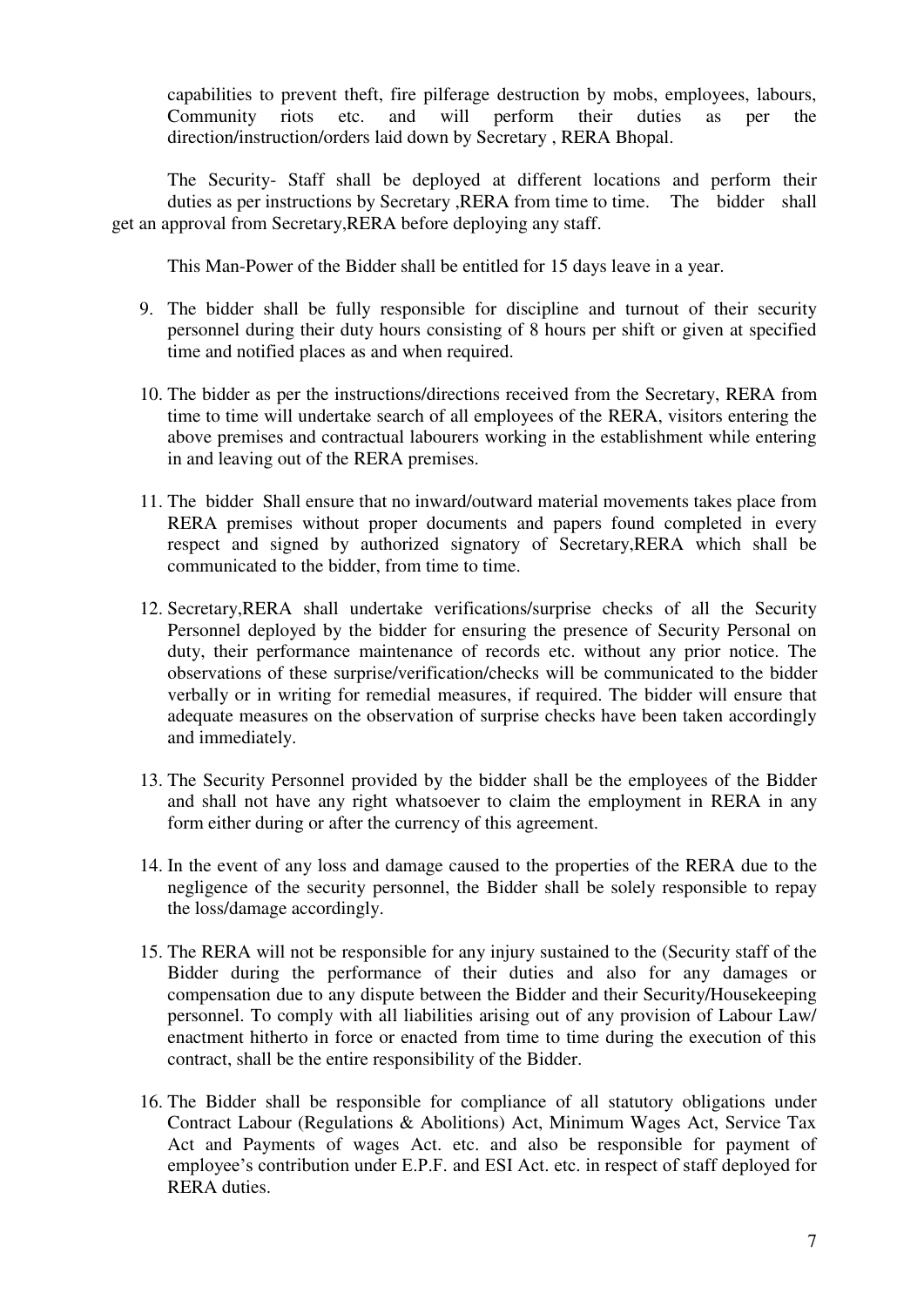- 17. All bills concerning security and housekeeping payments shall be put up by the Bidder to Secretary,RERA for his verification and then only it shall be further processed and forwarded to Accounts Department for the payment of these bills.
- 18. Pattern of uniform for security Personnel shall be the standard Pattern of the Bidder and the Bidder has to arrange the uniform on its own expenses.
- 19. The Bidder shall not at any time during the currency of this agreement sub-contract the job entrusted to them for performance to any other party.
- 20. No food and transport and any other amenity in the nature of perks will be provided by RERA for the security/housekeeping personnel.
- 21. The Bidder shall affect Insurance at their own cost for their personal and properties belonging to them, RERA shall not be responsible for any damage/loss of any nature whatsoever.
- 22. The Bidder shall be responsible for maintenance of proper records for incoming and outgoing vehicles, visitors, employees, materials and properties of the company and prescribed formats, which will be provided by the Secretary,RERA.
- 23. All the Security Personnel will have to submit a Bio-Data and recent passport size photograph, at the expenses of the Bidder to the Secretary,RERA of the RERA for office records.
- 24. The Bidder shall produce all the records to Secretary ,RERA as and when required or called for, for verification and inspection purpose.
- 25. In the event of dispute arising out of this agreement, Secretary, RERA, shall be the sole Arbitrator and his decision shall be final and binding on both the parties.
- 26. **The bidders are required to quote only service charges on basic wages in the Financial Bid. Employer's contribution towards service tax, Employer's Contribution to provident Fund, Employees' State Insurance Act along with statuary administrative charges shall be paid by the Secretary, on submission of bills**.
- 27. The wages need to be paid by the bidder to the security guards and housekeeping staff at par with the amount claimed from the RERA by  $7<sup>th</sup>$  of the following month positively irrespective of actual payment of the bills by RERA. In case the Bidder fails to make payments as above, a penalty of Rs.20/- per person per day shall be imposed and deducted from the amount payable to Bidder for that Month.
- **28. The Bidder shall not be allowed to deploy one person for more than 26 duties in a month. In case, the Bidder is found to deploy one-person more than 26 duties, it will be a sufficient reason for cancellation of Contract and forfeiture of performance Security.**
- **29. The Bidder is required to OPEN SEPARATE PF Account for its employees deployed in** RERA **exclusively. The Bidder shall be responsible for depositing**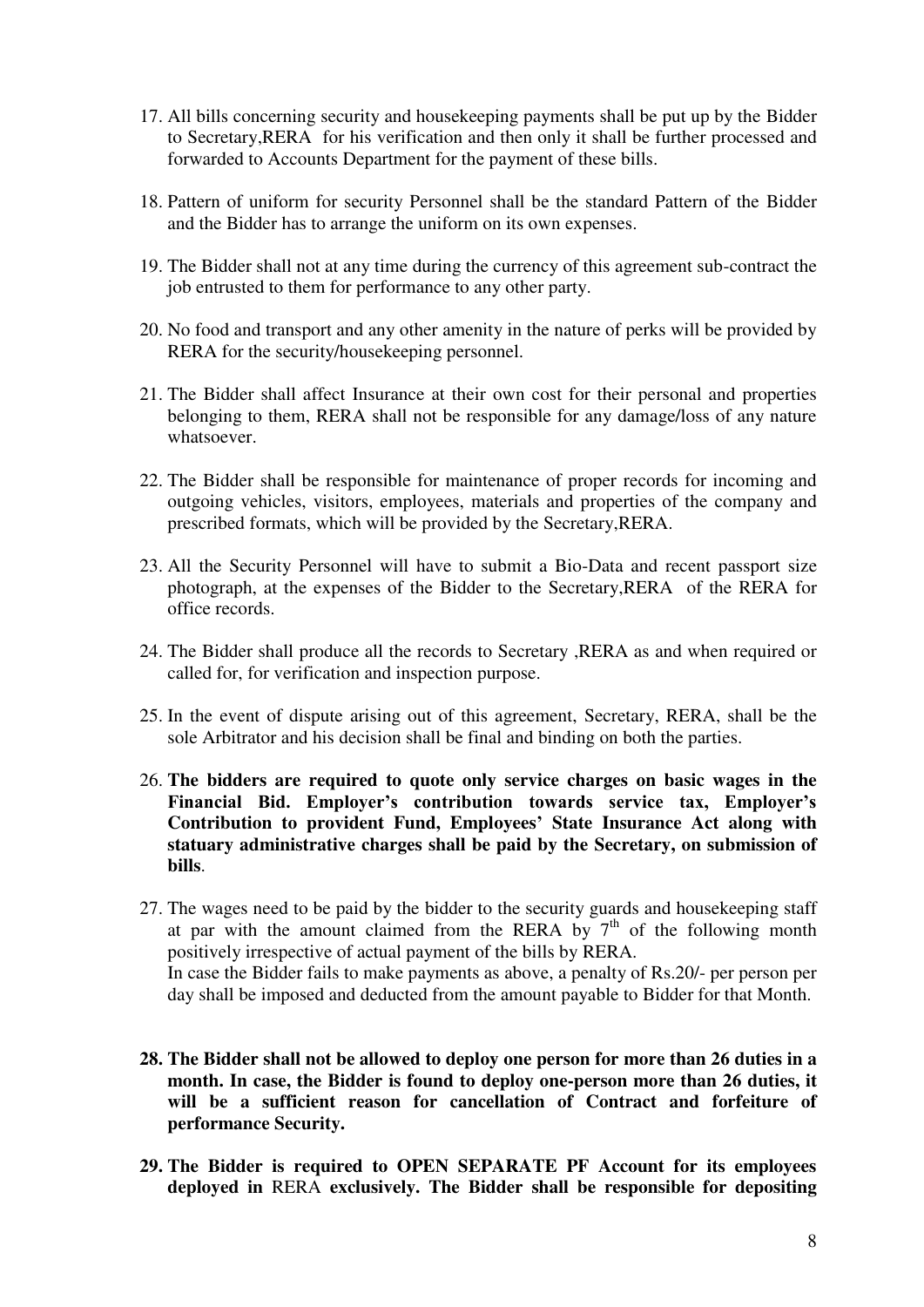**provident fund, ESI Contribution and other statuary charges payable and shall attach documentary proof of having deposited the same along with the bill of next month. The amount deposited against these liabilities should be deposited on a separate challan only for Manpower deployed in** RERA**. The amount deposited should exactly match the amount deducted from the salary of employees and amount paid by** RERA **towards such liabilities, non- compliance of this condition will be a sufficient ground for cancellation of contract and forfeiture of performance security.** 

- 30. The Bidder is required to arrange copies of PF Slips of its employees by September of the following year to enable its employees deployed in RERA to tally their PF accumulations.
- 31. The Bidder is required to submit true copies returns of the returns PF, ESI every year within expiry of one month of the statutory for filing the returns.
- 32. The minimum service charge to be quoted by the Bidder shall be 4% of basic wages. In case any Bidder quotes less than 4% as Service Charges in the Financial Bid the same will be summarily rejected.
- 33. No Bidder shall contact on its own, the Competent Authority on any matter relating to its bid, from the time of the bid opening to the time the contract is awarded.

Any effort on part of a Bidder to influence the Competent Authority or members or Technical/Monitoring committee, in the decision making of bid evaluation; bid comparison or award of contract may result in rejection of the bidder's bid.

- 34. This agreement can be terminated by either side by giving one-month notice without assigning any reason whatsoever.
- 35. The scope of the work and/or tenure of the contract shall be valid for a period of one year which can be enhanced on mutual consent for a further period of two years.
- 36. **Any future Corrigendum/Information shall be posted on website**  www.mpeproc.gov.in./ /www.rera.mp.gov.in

37. **OUR HELPLINE 0755-2556760**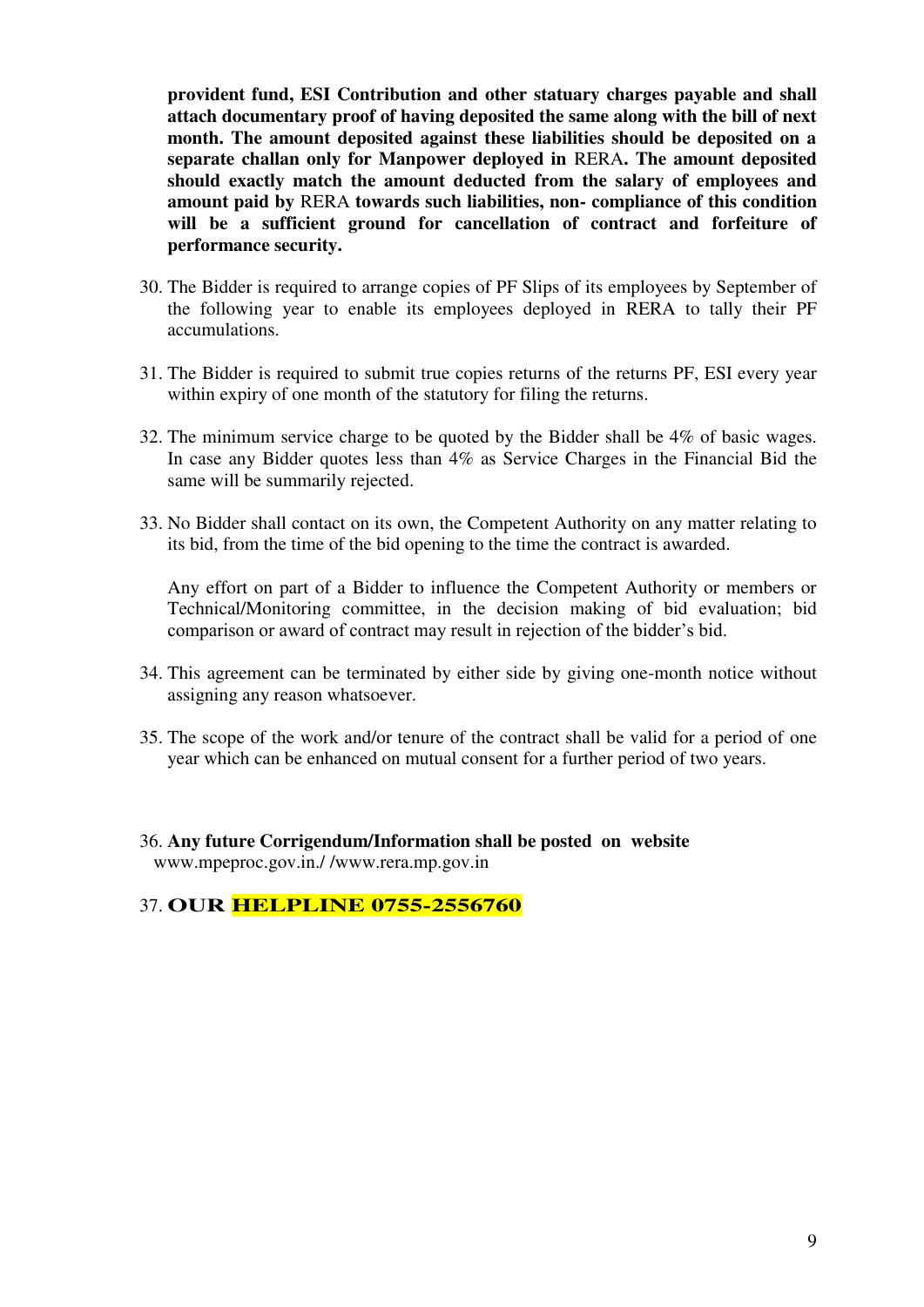# **FINANCIAL BID**

| <b>Description</b>                                                                                                      | Rate |
|-------------------------------------------------------------------------------------------------------------------------|------|
| Service charges for security, Housekeeping and allied staff as per terms and<br>conditions given in the Tender Document |      |